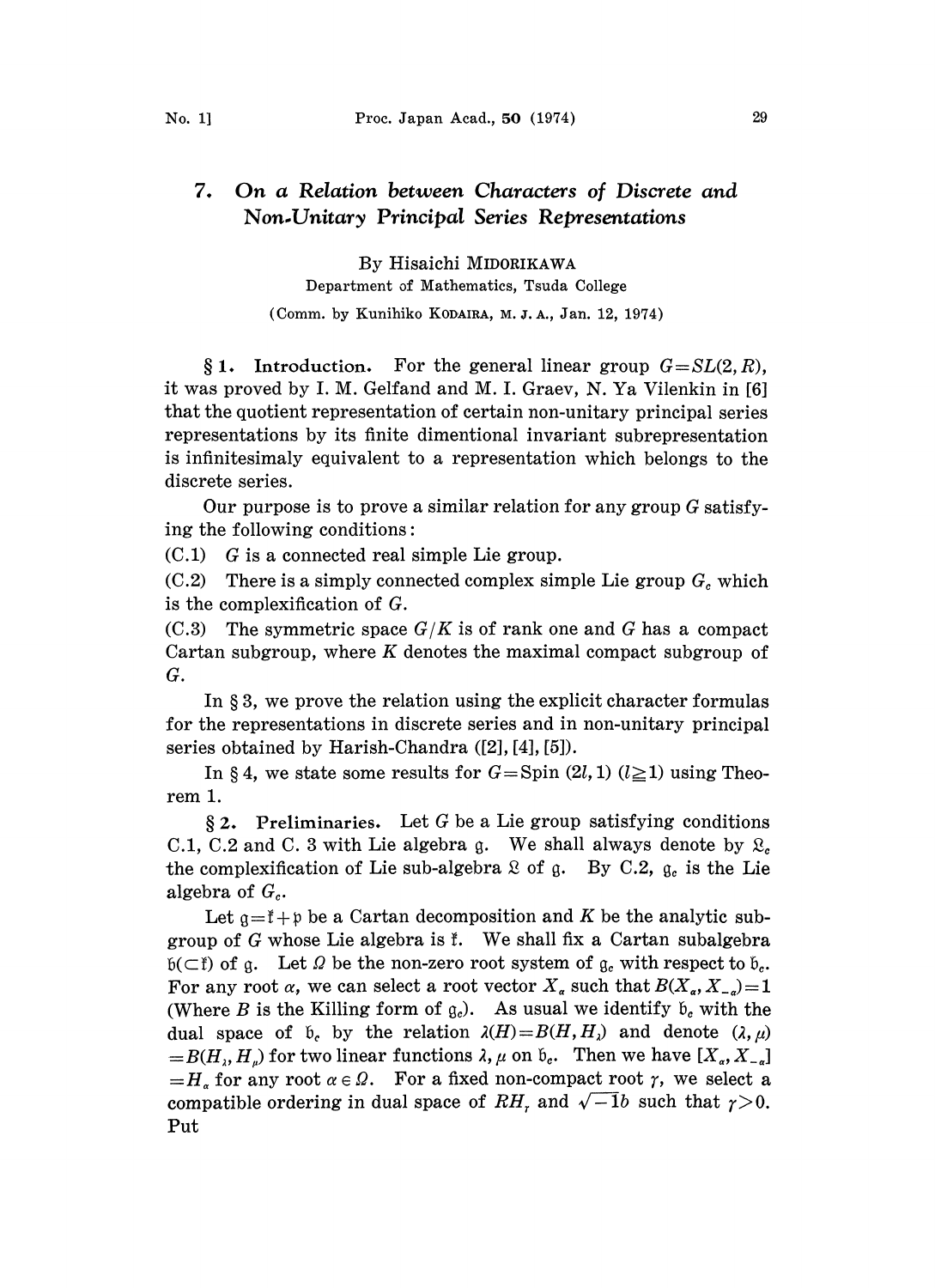30 H. MIDORIKAWA

$$
y = \exp\left\{\frac{\sqrt{-1}\pi}{4} \cdot 2^{1/2}((\gamma,\gamma))^{-1/2}(X_{\gamma} - X_{-\gamma})\right\} \in G_e.
$$

 $\{\frac{1}{4} \cdot 2^{1/2}((\gamma, \gamma))^{-1/2}(X_{\gamma} - X_{-\gamma})\} \in G_c.$ <br>
c where  $\alpha$  is a Cartan subalgebra of<br>  $a_{\gamma} = \alpha \cap \tilde{f}$ . Then  $= \alpha_R + \alpha_I$  and  $\{\alpha, \beta\}$  is Then  $Ad(y^{-1}) \mathfrak{b}_c \!=\! \mathfrak{a}_c$  where  $=R\sqrt{-1}(X_t+X_{-t})$  and  $\mathfrak{a}_I=\mathfrak{a}\cap \mathfrak{k}$ . Then  $=\mathfrak{a}_R+\mathfrak{a}_I$  and  $\{\mathfrak{a},\mathfrak{b}\}\$  is a complete set of representatives of non-conjugate Cartan subalgebras in g. Since  $\mathfrak{b}_{\varepsilon} = Ad(y)\mathfrak{a}_{\varepsilon}$ , for any linear function  $\lambda$  on  $\mathfrak{b}_{\varepsilon}$ , we can define a linear function  $\lambda^y$  on  $\alpha_c$  as follows;

 $\lambda^y(H) = \lambda (Ad(y)H)$  for all  $H \in \mathfrak{a}_c$ .

In this way  $\Omega^y = {\alpha^y | \alpha \in \Omega}$  is the non zero root system of  $g_c$  with respect to  $a_c$ . The ordering of  $\Omega$  induces a lexicographic order in  $\Omega^y$ .

For any root  $\alpha \in \Omega^{\nu}$ , put  $\mathfrak{g}_{\alpha} = \{X \in \mathfrak{g}_{\alpha} | ad(H)X = \alpha(H)X \text{ for all } H \in \mathfrak{a}_{\alpha} \}.$ Then  $\mathfrak{g}_c = \mathfrak{a}_c + \sum_{\alpha \in Q} \mathfrak{g}_\alpha$ .

Put  $\lim_{n\in \Omega} \bigcap_{\alpha\in \Omega^y, (\alpha,\gamma^y)>0}^{\alpha\in \Omega^y} g_\alpha$  and let  $A_R$  and N be the analytic subgroups of G corresponding to  $a_R$  and n. Then  $G=KA_RN$ . Define the functionals  $\rho_+$ ,  $\rho_-$  on  $\alpha_c$  as follows:

$$
\rho_+ = \frac{1}{2} \sum_{\alpha \in \Omega^y, \alpha > 0, \langle \alpha, r^y \rangle \neq 0} \alpha, \qquad \rho_- = \frac{1}{2} \sum_{\alpha \in \Omega^y, \alpha > 0, \alpha, r^y \rangle = 0} \alpha.
$$

And define the functional  $\rho$  on  $\mathfrak{b}_c$  by  $\rho = \frac{1}{2}$ 

§ 3. Main result. Let  $dk(k \in K)$  be the Haar measure of K normalized as  $\int_K dk = 1$ . And let  $L_2(K)$  be the set of all square integrable functions on K with respect to dk. For any  $x \in G$  and any  $k \in K$ , define  $H(x, k) \in a_R$ ,  $k_x \in K$  as follows:

 $x k \in k_x \exp H(x, k)N$ ,  $k_x \in K$ ,  $\exp H(x, k) \in A_R$ .

Let *M* be the centralizer of  $a_R$  in *K*. Then *M* is compact. Let  $\sigma$ be an irreducible unitary representation of M and  $\mu$  be a linear function on  $\alpha_R$ . Put  $L_2(K)$  by

 $L_2^{\sigma}(K) = {\phi \in L_2(K) \mid \phi(mk) = \sigma(m)\phi(k)}.$ 

Define the representation  $T^{_{\sigma,\mu}}$  of G as follows:

 $[T^{\sigma,\mu}(x)\phi](k) = e^{-(\mu+\rho+(H(x^{-1},k))}\phi(kx^{-1}),$ 

for all  $x \in G$  and all  $\phi = \phi(k) \in L_2(K)$ .

Then the trace of  $T^{r,\mu}$  defines a distribution on G (see [2]).

We shall denote this distribution by trace  $T^{s,x}$ .

Let  $W(W_t)$  be the Weyl group of  $g_c$  (resp.  $\tilde{t}_c$ ) with respect to  $b_c$ . Put  $W_0 = \{s \in W | s \alpha_I = \alpha_I\}$ . Then  $W_0$  is a subgroup of W. Put  $\Omega_0$  $= {\alpha \in \Omega | \alpha = \gamma \text{ or } \alpha \text{ is positive such that } (\alpha, \gamma) = 0}.$  Define the subset  $W_1$  of W by  $W_1 = \{s \in W | s\alpha > 0 \text{ for all } \alpha \in \Omega_0\}.$ 

For any dominant integral form  $\lambda$  on  $\mathfrak{b}_c$  and any  $s \in W_1$ , define the linear form  $\mu = \mu(s, \lambda)$  on  $\alpha_c$  and the irreducible representation  $\sigma(s, \lambda)$  of  $M$  as follows: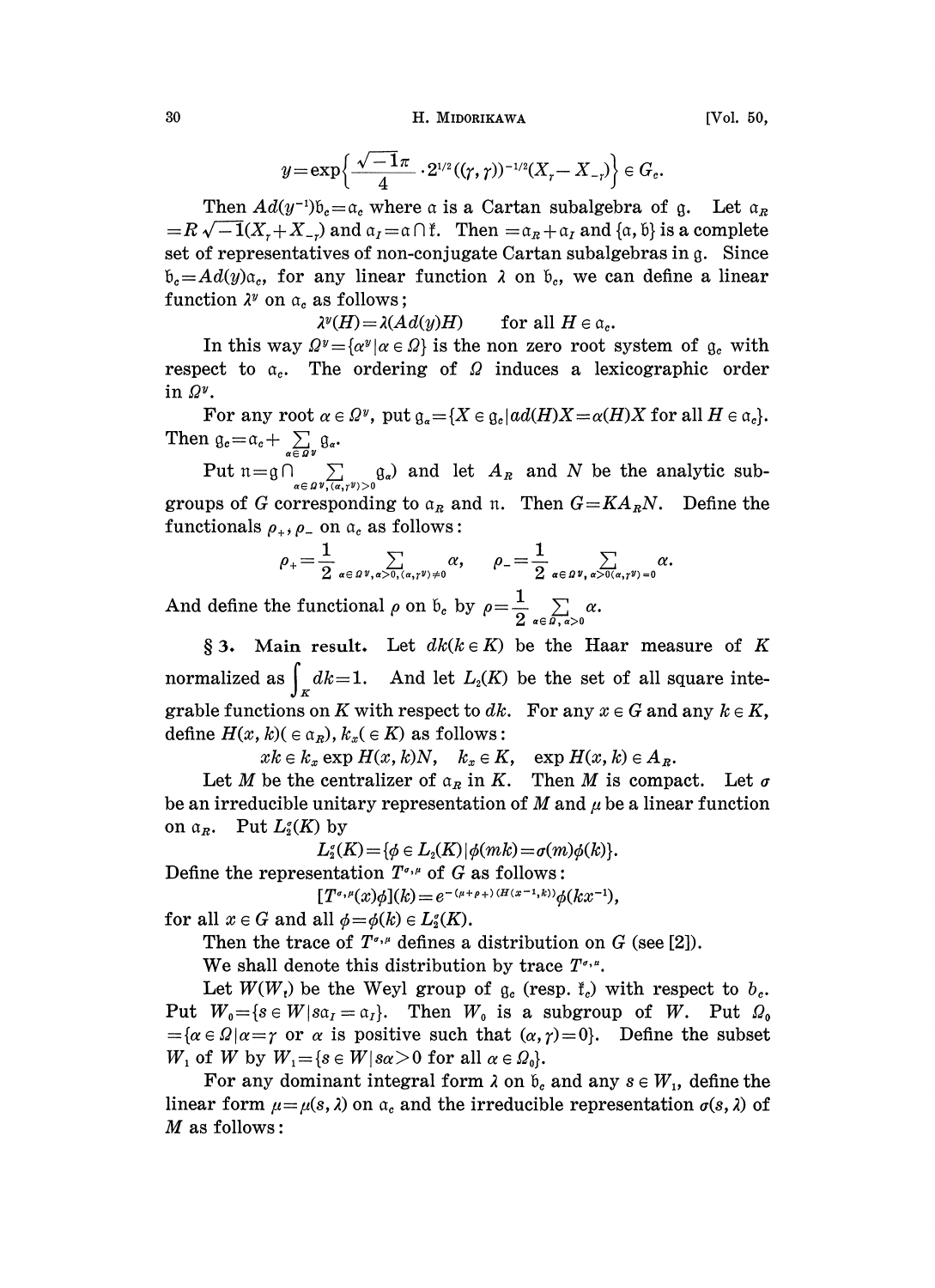$\mu(s, \lambda)(H) = (s(\lambda + \rho))^y(H)$  for all  $H \in \mathfrak{a}_R$ ,

 $\sigma(s, \lambda)$ =the irreducible representation of M with the highest weight

 $(s(\lambda+\rho))^y-\rho_-|\alpha_I$ , where  $(s(\lambda+\rho))^y-\rho_-|\alpha_I$  is the restriction of linear form  $(s(\lambda+\rho))^y-\rho_-$  on a to  $\alpha_I$ .

Define the representation  $V_{s(\lambda+\rho)}$  of G by

 $V_{s(\lambda+\rho)}(x) = T^{\sigma(s,\lambda),\mu(s,\lambda)}(x), \quad (x \in G).$ 

In the following, we denote by  $\lambda$  a dominant integral form on  $\mathfrak{b}_c$ . Let  $\pi_{\lambda+\rho}$  be the finite dimensional irreducible representation of G with the highest weight  $\lambda$ . Then trace  $\pi_{\lambda+\rho}$  defines a distribution on G by

[trace 
$$
(\pi_{\lambda+\rho})
$$
]( $f$ ) =  $\int_{G}$  trace  $\pi_{\lambda+\rho}(x)f(x)dx$ 

for any  $f \in C_c^{\infty}(G)$ , where  $C_c^{\infty}(G)$  is the set of all  $C^{\infty}$ -functions on G with compact supports, and  $dx(x \in G)$  is a Haar measure on G. Let  $\Theta_{s(\lambda+\rho)}(s \in W)$  be the Harish-Chandra's character for discrete series [5]. Then we have the following theorem.

Theorem 1. Let  $\Theta^*_{\lambda+\rho} = \sum_{s \in W_t \setminus W} \Theta_{s(\lambda+\rho)}$ . Then we have

$$
\Theta_{\lambda+\rho}^* = (-1)^q \Big\{ \text{trace } \pi_{\lambda+\rho} - \sum_{s \in W_1} \varepsilon(s) \text{ trace } [V_{s(\lambda+\rho)}] \Big\},\,
$$

where  $q=\frac{1}{2}$  dim  $G/K$ .

Our proof of this theorem is obtained from the explicit formulas of characters  $\Theta_{s(\lambda+\rho)}$  ([2]-[5]) and trace  $V_{s'(\lambda+\rho)}(s' \in W_1)([2])$ .

§ 4. An application. Let  $\mathcal{E}_K$  be the set of all equivalence classes of irreducible representations of K. For any representation  $\pi$  of K, we denote the multiplicity of  $\delta$  in  $\pi$  by  $[\pi; \delta]$  ( $\delta \in \mathcal{E}_K$ ). And by  $\tau | K$ , we mean the restriction of a representation r of G to K. For any  $f \in C_c^{\infty}(G)$ , we define the function  $f^*$  by  $f^*(x) = \overline{\chi}_s * f * \overline{\chi}_s(x)$  ( $x \in G$ ) where  $*$  is the convolution on K and  $\chi_i = \deg(\delta)$  trace  $(\delta)$ .

In this section, we shall assume that  $G = \text{Spin}(2l, 1)(l \geq 1)$ . Let  $P_p$  be the set of all non-compact positive roots in  $\Omega$ . Then  $P_{\nu} = \{\lambda_1, \lambda_2, \dots, \lambda_l\}$  $(l=$ dim b), where  $\lambda$ '<sub>i</sub>s are linear forms which are mutually orthogonal with respect to the Killing form B. And the set  $P_t$  of all compact positive roots is

$$
\{\lambda_i \pm \lambda_j | 1 \leq i \leq j \leq l\}.
$$

Let  $\lambda$  be a dominant integral form on  $\mathfrak{b}_c$ . Then  $=m_1\lambda_1+m_2\lambda_2+\cdots$  $+m_l\lambda_l, m_1\geq m_2\geq \cdots \geq m_l\geq 0$ , and m'<sub>i</sub>s are either all integers or all strict half integers. Put

$$
\mathcal{E}_i = \left\{ \eta = \sum_{i=1}^l \eta_i \lambda_i | \eta_1 \geq m_1 + 1 \geq \eta_2 \geq \cdots \geq \eta_l \geq m_l + 1, \eta_i \equiv m_i \, (\text{mod } \mathbb{Z}) \qquad i = 1, 2, \, \cdots, l \right\}
$$

where  $Z$  is the set of all integers. Then we have the following formulas for any function  $f \in C_c^{\infty}(G)$ .